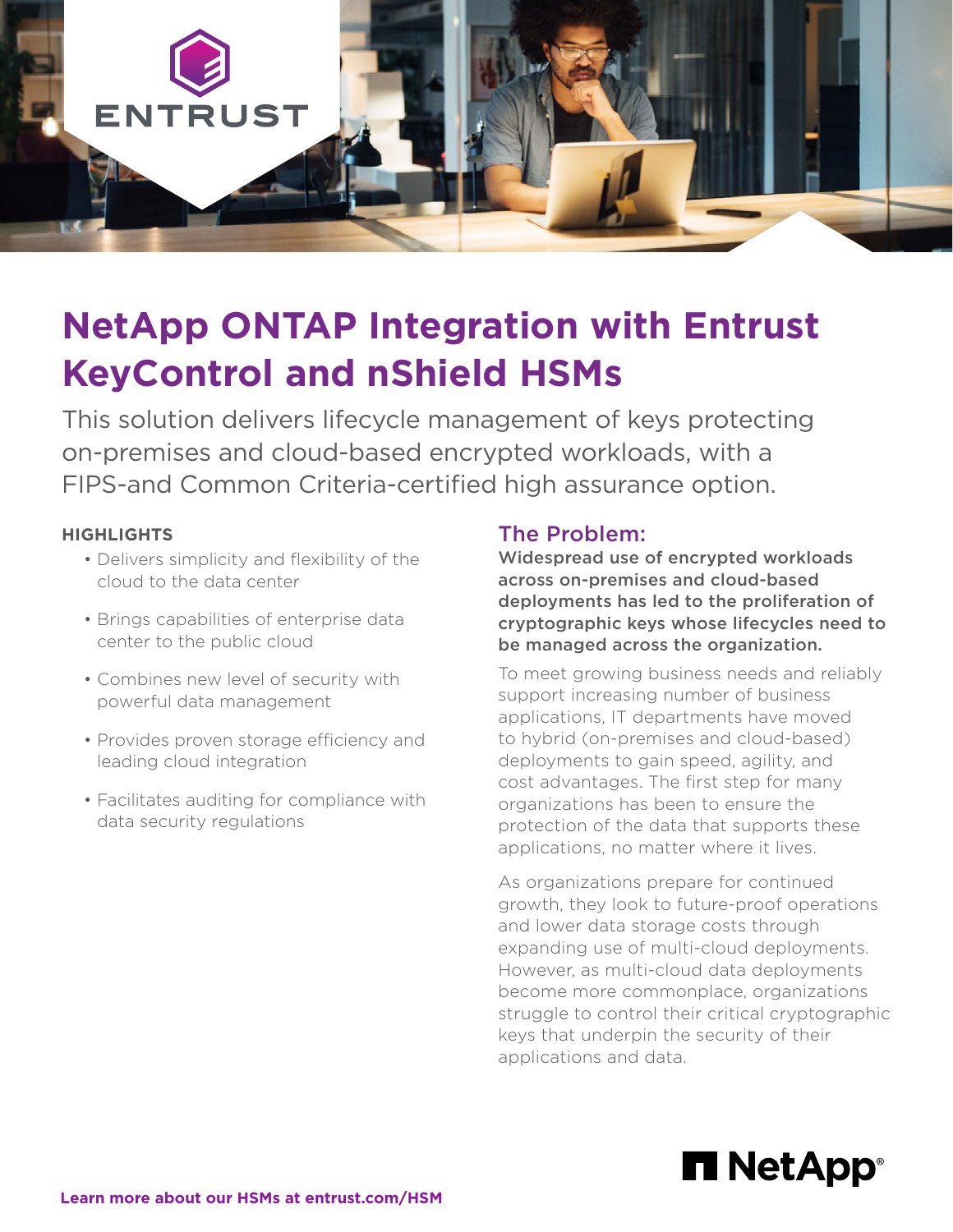### The Challenge:

Keeping data safe and complying with security regulations outside the traditional security boundary.

High-profile data breaches and the need for compliance have propelled the use of encryption, which in turn has led to a proliferation of cryptographic keys used to protect volumes of sensitive data, not only within the enterprise's security boundary, but across multi-cloud environments.

While growing use of encryption is a welcomed security practice, associated keys unfortunately often have no clear ownership or scalable management policy, and the issue is impaired by the scarcity of skilled personnel needed to manage the process. Robust security and compliance with government regulations and industry standards requires a comprehensive approach to cryptographic key lifecycle management and automated policy enforcement.

## The Solution:

NetApp ONTAP data storage and volume encryption solution integrated with Entrust KeyControl (formerly HyTrust) key management software and optional Entrust nShield® hardware security module (HSM).

NetApp ONTAP delivers powerful data encryption across a wide range of storage mediums, including on-premises flash and disk-based storage, as well as cloud-based models using hardware and softwaredefined storage. The solution unifies data management across deployment models, optimizing essential data services across the organization, helping protect against unauthorized data access and ransomware attacks.

NetApp ONTAP integrates with Entrust KeyControl key management software to manage encryption keys across the various deployed environments. Using the Key Management Interoperability Protocol (KMIP) open standard, Entrust KeyControl establishes and enforces key use policies and manages the lifecycle of keys used by ONTAP to protect encrypted data in storage. With the added option to integrate Entrust nShield HSMs, the solution delivers high assurance security with a FIPS 140-2 and Common Criteria EAL4+ certified root of trust for key generation.

Entrust nShield HSMs offer FIPS 140-2 Level 3 and Common Criteria EAL4+ protection for the keys that protect privileged account credentials. This provides an added layer of security protecting both access credentials and the doors they open to privileged accounts and the sensitive data they hold.



NetApp ONTAP integrates with Entrust KeyControl to manage the lifecycle of keys protecting encrypted workloads, on premises and across multi-cloud environments. Option to add Entrust nShield HSMs delivers high assurance key generation.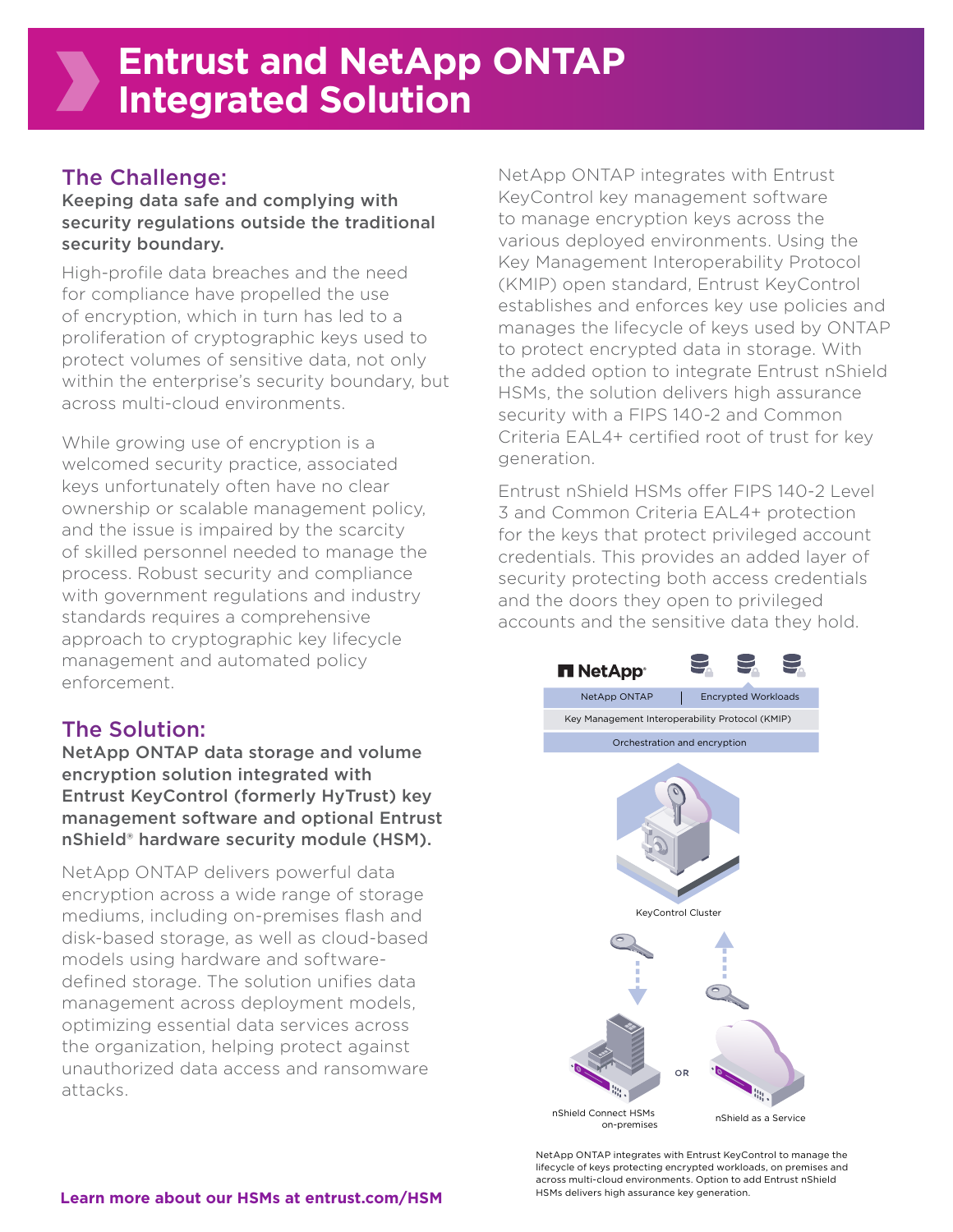## A Closer Look:

#### Why use Entrust KeyControl with NetApp ONTAP?

KeyControl manages encryption keys across virtual machines and encrypted data stores, and can scale to support thousands of encrypted workloads in large deployments. Up to four key managers can be added to a cluster to increase availability and resiliency in high volume key request environments.

- Integration of Entrust KeyControl with NetApp ONTAP:
- Interfaces with the endpoint encrypted workloads using the KMIP open standard
- Enforces key use policies, separating security functions from administrative tasks

#### Why add Entrust nShield HSMs to the solution?

The option to add a certified nShield HSM enables the combined solution to provide a hardened, tamper-resistant environment for robust cryptographic key generation. Using HSMs as part of an enterprise encryption and key management strategy is considered a best practice among cybersecurity professionals.

Addition of nShield HSMs to integrated solution:

- Provides a tamper resistant environment for generating high entropy keys
- Delivers certified root of trust to facilitate auditing and regulatory compliance

## About Entrust Keycontrol with nShield HSMs

Entrust KeyControl is a scalable and feature-rich KMIP server that simplifies key management for encrypted workloads. KeyControl can be upgraded to Entrust DataControl to enables multi-cloud workload encryption and policy-based key management. The solution ensures the enforcement of key use policies, even when moving across private and public cloud platforms. KeyControl can integrate with Entrust nShield HSMs (on-premises or as a service) to enable high assurance lifecycle management of keys. nShield HSMs deliver the highest levels of data and application security for enterprise, financial, and government organizations. Learn more at [entrust.com/HSM](https://www.entrust.com/digital-security/hsm)

For more information 888 690 2424 +1 952 933 1223 sales@entrust.com

# About NetApp

In a world full of generalists, NetApp is a specialist. The company is focused on one thing, helping businesses get the most out of their data. NetApp brings the enterprisegrade data services that companies rely on into the cloud, and the simple flexibility of cloud into the data center. NetApp industryleading solutions work across diverse customer environments and the world's biggest public clouds. As a cloud-led, datacentric software company, NetApp can help build unique data fabrics, simplify and connect clouds, and securely deliver the right data, services, and applications to the right people – anytime, anywhere. Learn more at [netapp.com](https://www.netapp.com/)